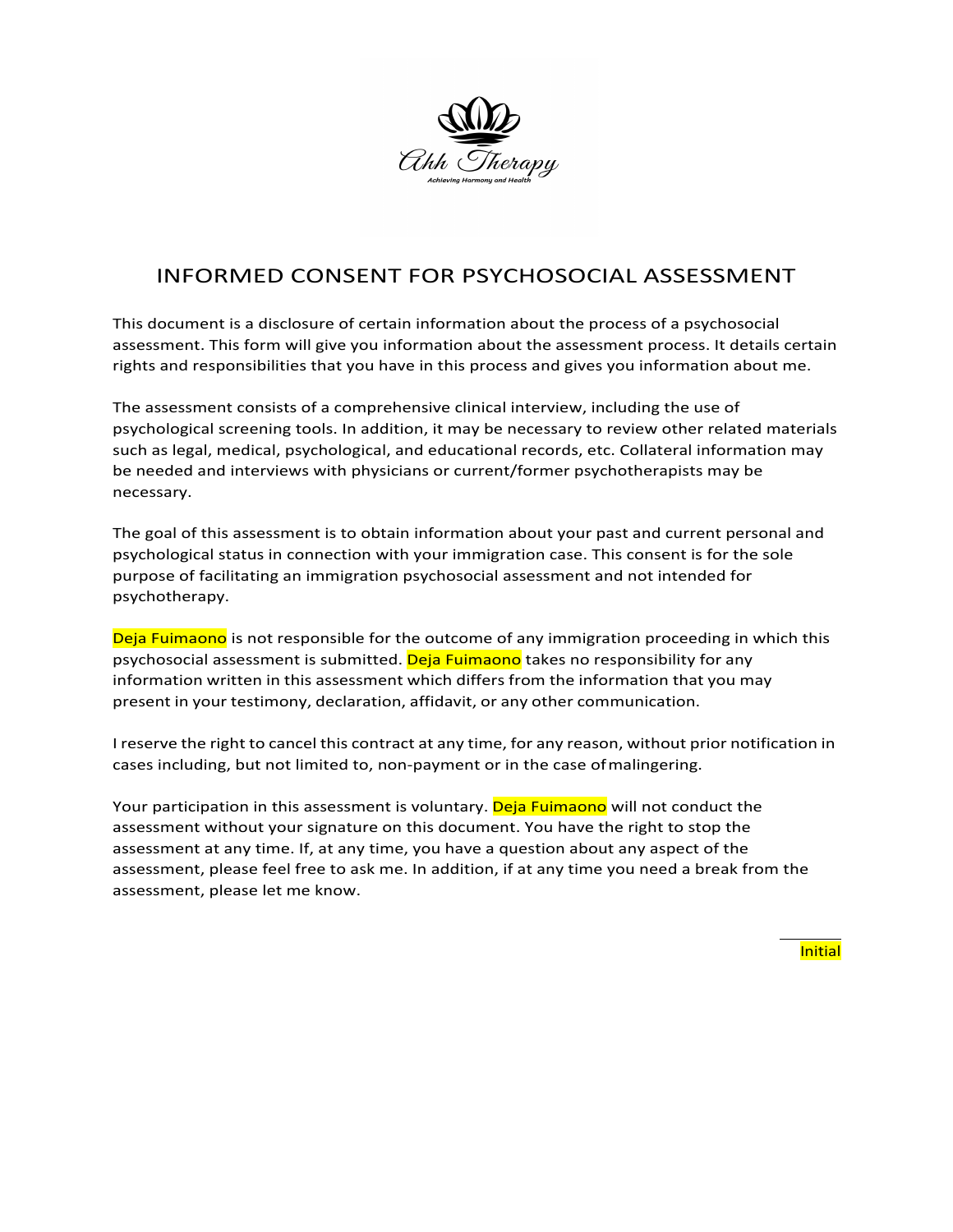

### QUALIFICATIONS

I have been providing psychotherapy to children, adolescents, and adults and conducting psychosocial assessments since 2015. I have a Master's of Social Work Degree from The University of Nevada, Las Vegas. I am licensed by the The Nevada State Board of Examiners for Social Workers (license #8661-C).

## CANCELLATION POLICY

I request that you provide me 24 hours notice for the cancellation or rescheduling of an appointment by leaving a message at (702) 350-1898. If you do not cancel a session 24 hours in advance and do not attend, you will be charged an additional fee of \$100. The fee for a missed session is due at the time of the next scheduled appointment. There are some exceptions to this policy (e.g., severe illness, family death), that will be evaluated on a case-by-case basis.

#### RISKS AND BENEFITS

Although psychosocial assessments may provide some therapeutic benefits, they are not therapy. Individuals may benefit from ongoing psychotherapy. If I determine that you may benefit from ongoing therapy, I will provide you with a list of psychotherapists. Every effort will be made to minimize any discomfort that you may experience during the assessment. Nonetheless, you may experience distress and difficulties pertaining to the material you are relating. As this is a collaborative process, we may decide that you would be better served by a different service or another therapist.

#### **EMERGENCIES**

If you have an emergency between our sessions and need immediate help, I recommend that you call 911 or go to your nearest emergency room.

#### CONFIDENTIALITY

Your confidentiality is extremely important to me. All information provided during the assessment will be held confidential, except for the written psychosocial evaluation which will be given to you and your attorney. While your privacy is paramount, so is your safety and the safety of others who may be in danger. There are several situations in which I may be legally obligated to break confidentiality:

- If you express intent to seriously harm yourself
- If you threaten serious bodily harm to anotherperson/s
- If there is suspicion or evidence of abuse or neglect of a child, elder or vulnerable person
- If compelled by a court order